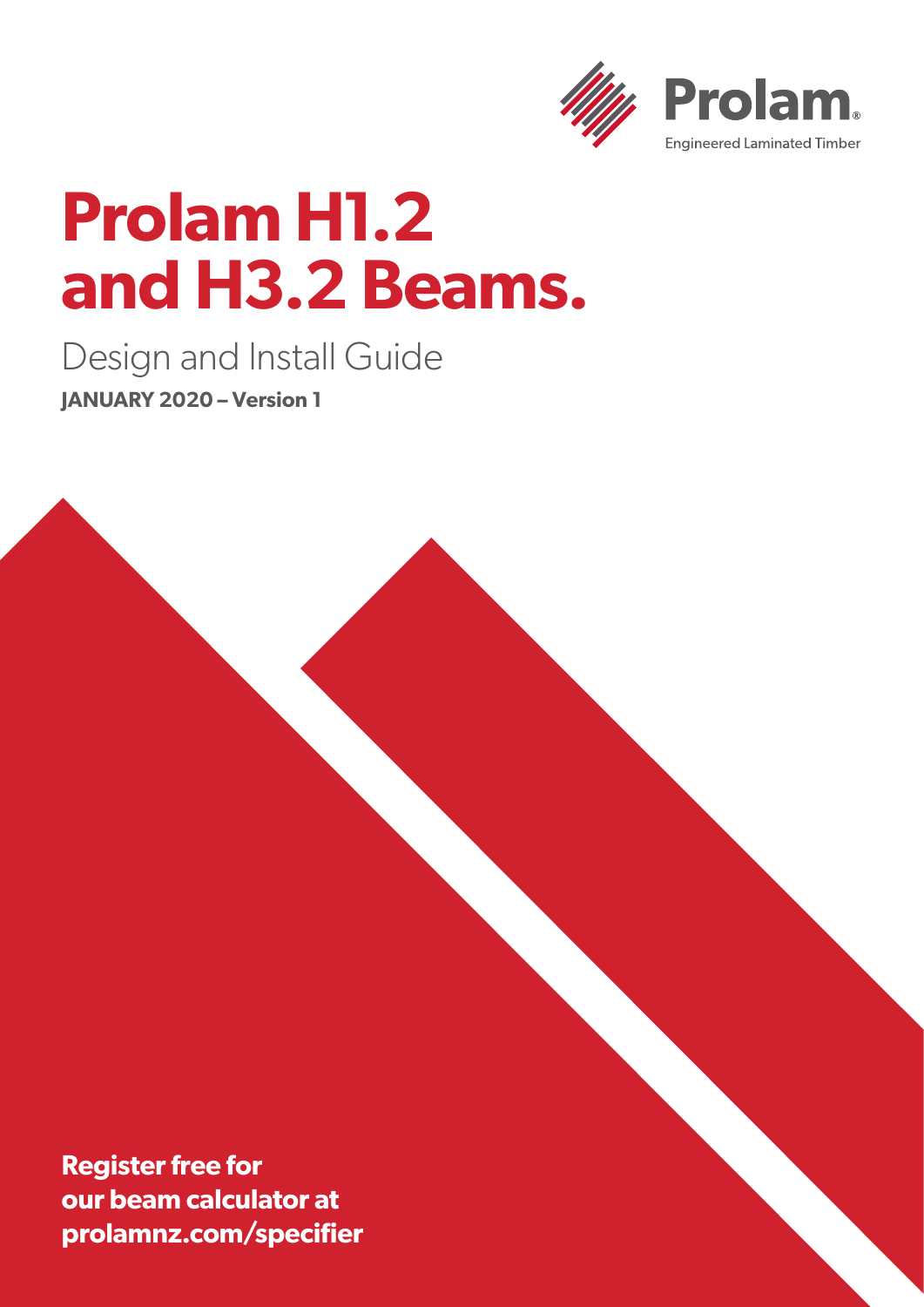### **Contents**

| <b>INFORMATION</b>                                       |                         |
|----------------------------------------------------------|-------------------------|
| <b>General</b>                                           |                         |
| Purpose                                                  |                         |
| Important documents                                      |                         |
| Skills required                                          |                         |
| For more help                                            |                         |
| For our warranty                                         |                         |
| <b>PROLAM BEAMS</b>                                      | $\overline{\mathbf{2}}$ |
| <b>Description</b>                                       | $\overline{\mathbf{2}}$ |
| <b>Certifications and approvals</b>                      | $\overline{\mathbf{2}}$ |
| Prowood Assurance Statement                              | $\overline{2}$          |
| <b>DESIGN</b>                                            | 3                       |
| <b>Design steps</b>                                      | 3                       |
| Select beam size and span                                | 3                       |
| Check for fire requirements                              | 4                       |
| Confirm all design requirements are met and buildability | $\overline{4}$          |
| Documentation                                            | $\overline{4}$          |
| <b>CONSTRUCTION</b>                                      | 5                       |
| <b>Pre-installation</b>                                  | 5                       |
| Health and Safety                                        | 5                       |
| Handling and Storage                                     | 5                       |
| Moisture effects on Prolam Beams                         | 5                       |
| <b>Installation</b>                                      | 6                       |
| Key documents                                            | 6                       |
| Installation requirements                                | 6                       |
| Finish beams                                             | 7                       |
| <b>APPENDIX A</b>                                        | 8                       |
| <b>Prolam beams specifications</b>                       | 8                       |
| Dry use                                                  | 8                       |
| Wet use                                                  | 8                       |
| <b>APPENDIX B</b>                                        | 9                       |
| <b>Details</b>                                           | 9                       |
| Fixings                                                  | $\bigcirc$              |
| Penetrations through laminated timber                    | 11                      |

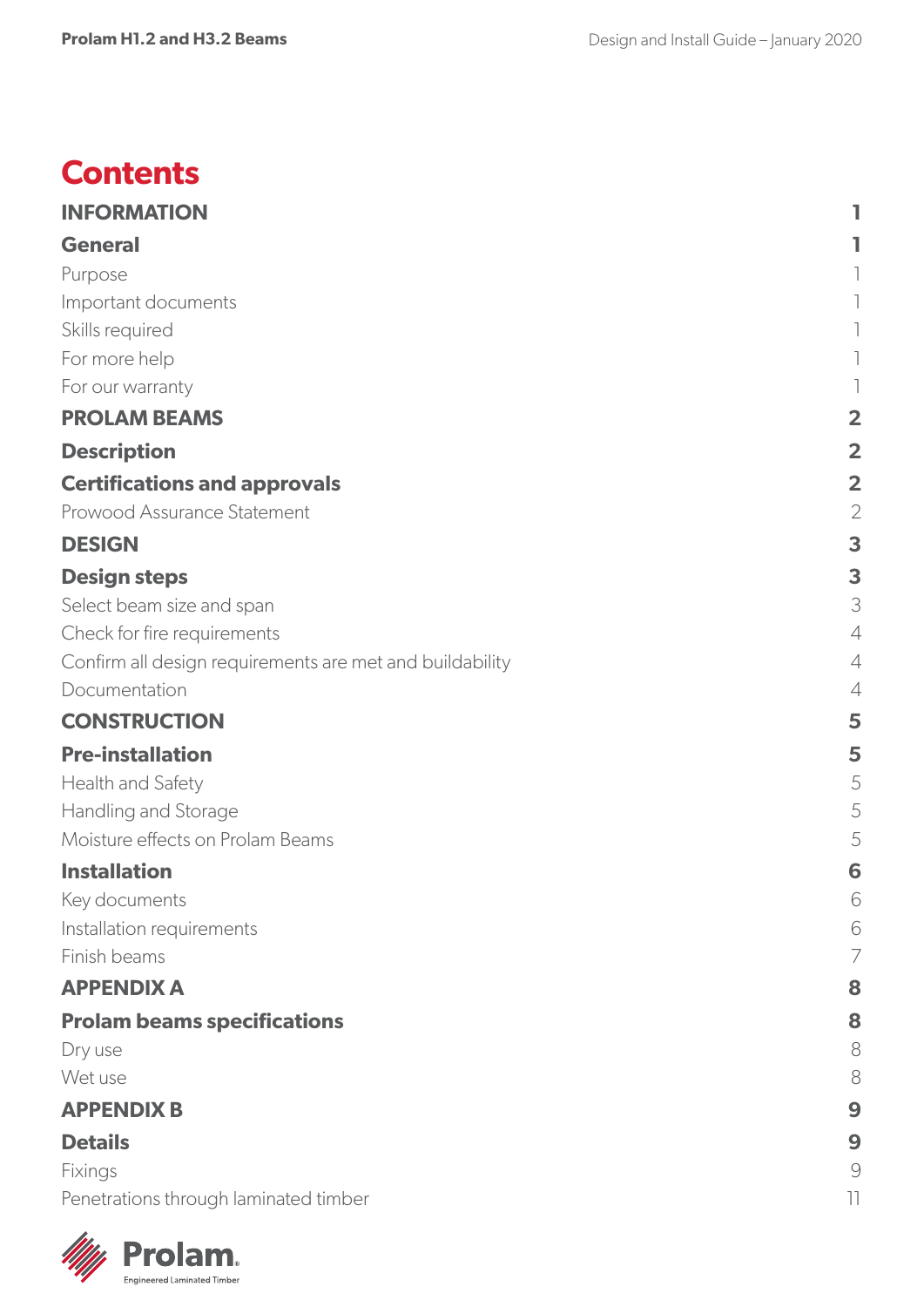# <span id="page-2-0"></span>**INFORMATION**

## **General**

### **Purpose**

This guide will help correctly specify, design, and install Prolam H1.2 and H3.2 beams (Prolam beams) for use as structural members in buildings.

### **Important documents**

This guide must be read in conjunction with the:

- › Prolam H1.2 and H3.2 beams pass™
- › Prolam Warranty
- > Prolam Care and Maintenance
- > Prolam online calculator output

### **Skills required**

This guide is suitable for use by licensed building practitioners (or deemed practitioners) licensed to the applicable class.

### **For more help**

Technical assistance is available at

**[INFO@PROWOODNZ.COM](mailto:info@prowoodnz.com)**

While all reasonable efforts have been made to ensure the accuracy of information provided, this design and install guide is intended for guidance only and may be subject to change.

### **For our warranty**

Refer to our online warranty

**CLICK HERE**

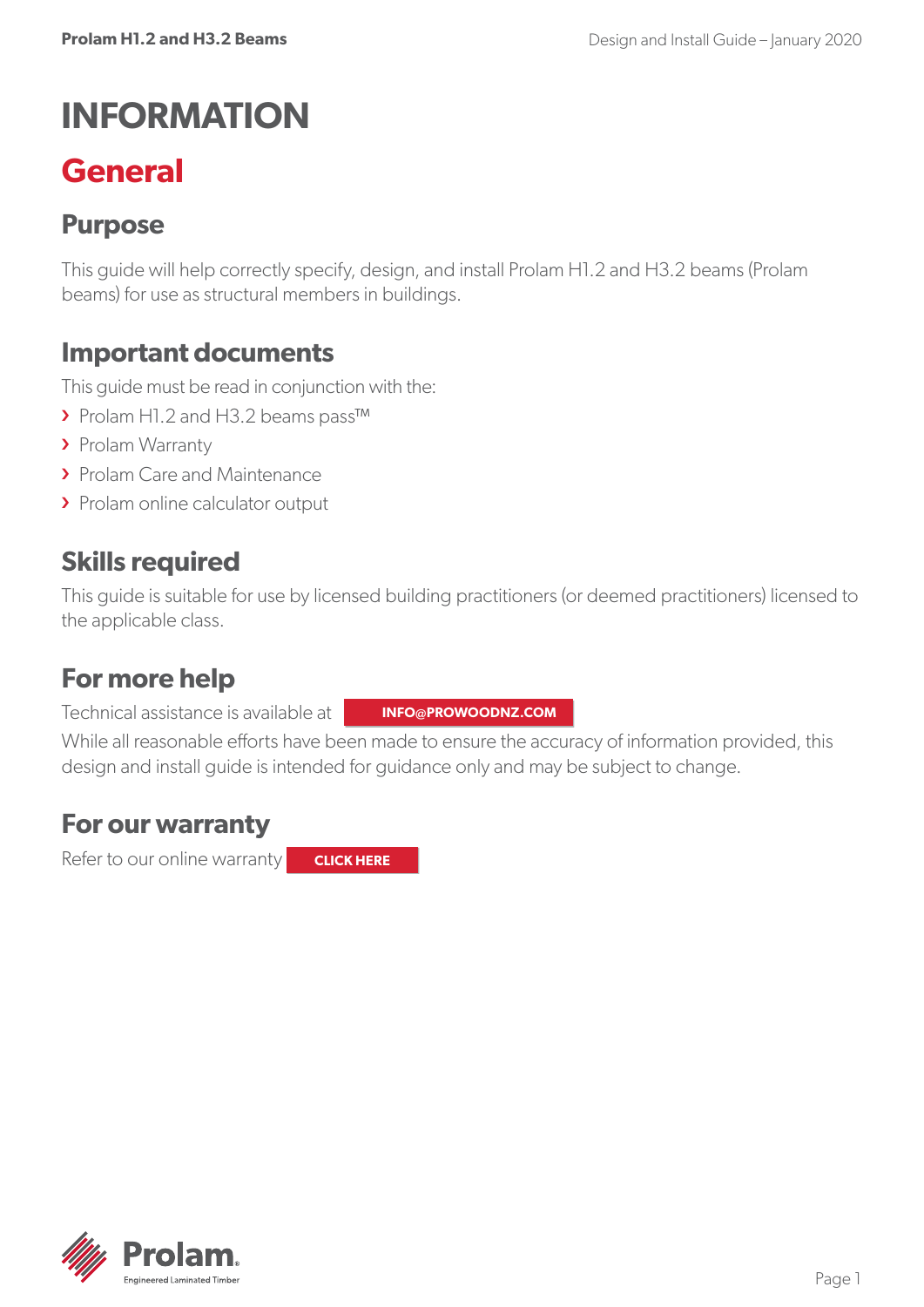# <span id="page-3-0"></span>**PROLAM BEAMS**

### **Description**

Prolam glue laminated beams are manufactured from NZ grown *Pinus radiata* and Douglas fir.

Prolam beams are supplied in:

- > a range of sizes
- › structural grades PL8, PL12, and PL17
- › appearance grades A and C
- › treatment hazard class H1.2 (boron) and H3.2 (CCA).

# **Certifications and approvals**



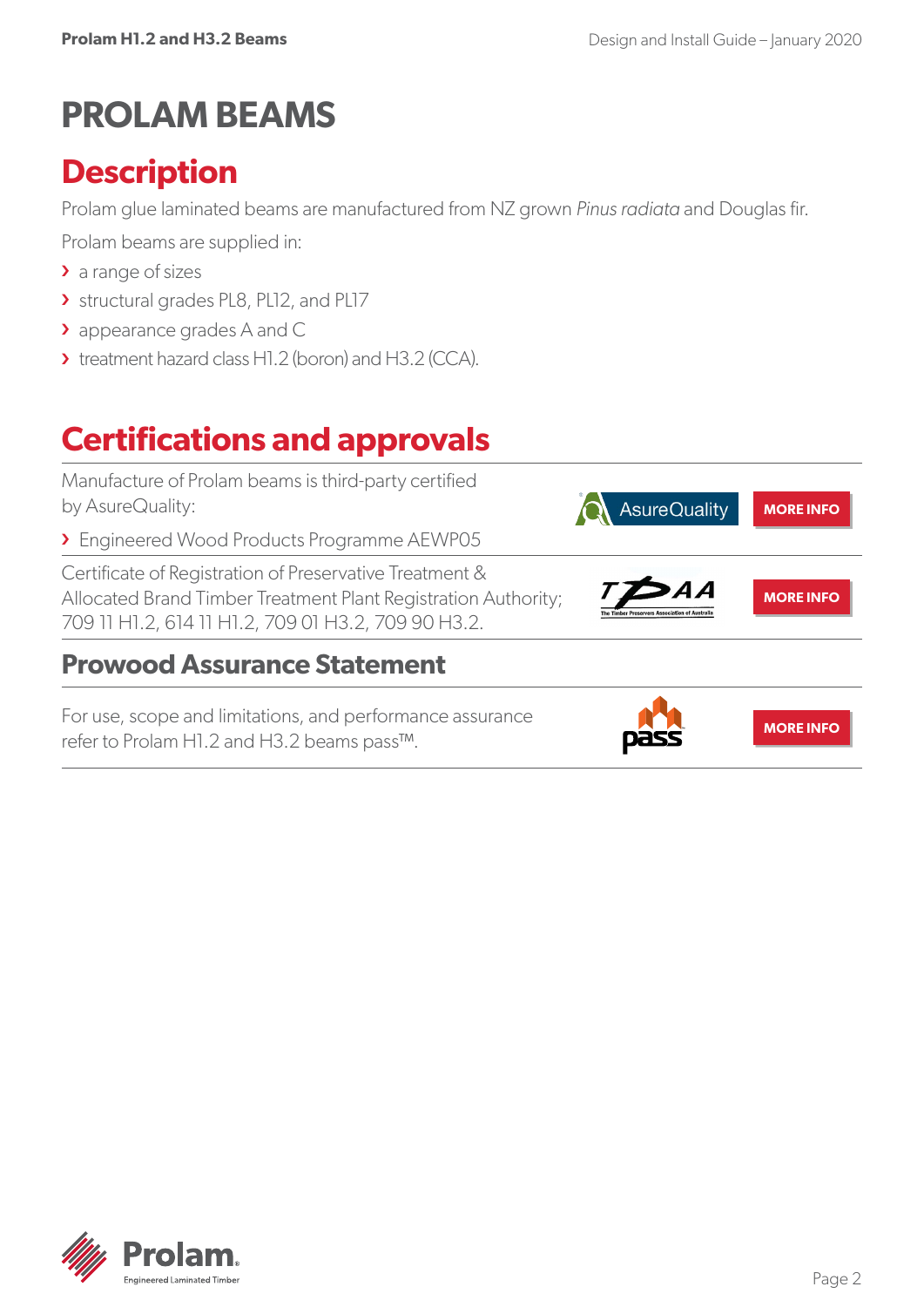# <span id="page-4-0"></span>**DESIGN**

### **Design steps**

### **<sup>1</sup> Select beam size and span**

To specify the correct size and span, use the Prolam online calculator. it delivers:

- › project-specific beam size and span options
- › installation requirements (spacings, fixings, painting)
- › our assurance statement (pass™)
- > care and maintenance requirements
- > our warranty.

Collectively this documentation is referred to as the Prolam Project Documentation.

Before using the calculator confirm project-specific factors including: loads, wind zones, seismic zone, treatment level.

Uses available through the online calculator are as follows:

- > Lintels
	- lintel supporting roof and ceiling
	- lintel supporting girder/setback trusses or ridge beam
	- lintel supporting roof and loadbearing wall
	- lintel supporting roof, wall and floor joists
	- cantilever lintel for corner window
	- lintel supporting roof with attic truss.
- › Roof framing
	- verandah beams
	- ridge beam supporting roof and ceiling
	- internal and external rafters.
- > Floor framing
	- external deck beams
	- external deck joists
	- internal floor beams, bearer supporting joists
	- floor joists.

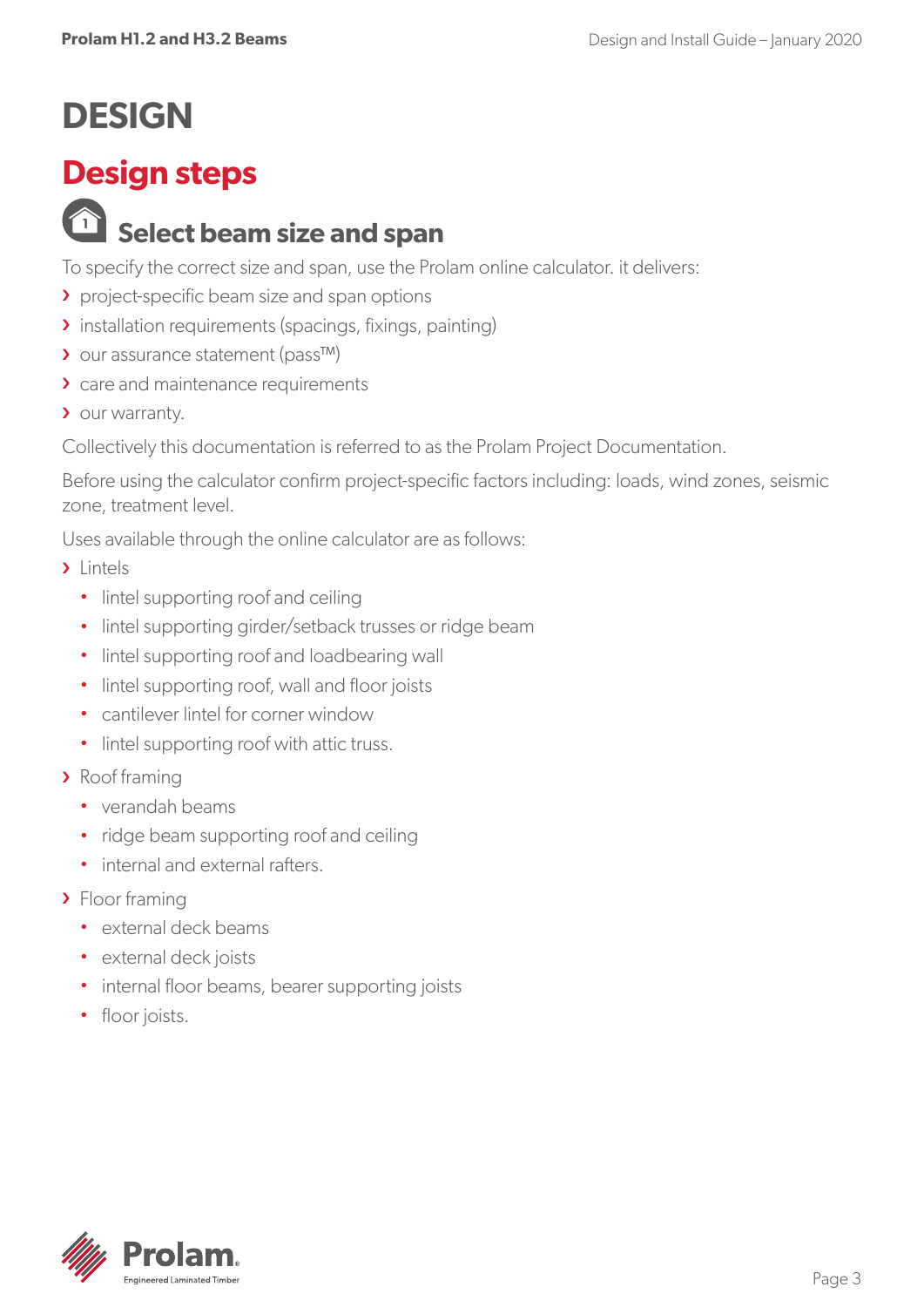#### <span id="page-5-0"></span>**2 Check for fire requirements**

Determine whether NZ Building Code Clauses C3 & C6 apply. This will be determined by the position of the Prolam beams (such as proximity to relevant boundaries).

Calculation of fire resistance must be performed by a suitably qualified fire engineer.

### **3 Confirm all design requirements are met and buildability**

Confirm that the chosen configuration and support spacings meet all relevant design requirements and that the selections are compatible with the design.



Ensure the building consent plans and specifications include:

- **>** size and location of the Prolam beams
- > Prolam Project Documentation.

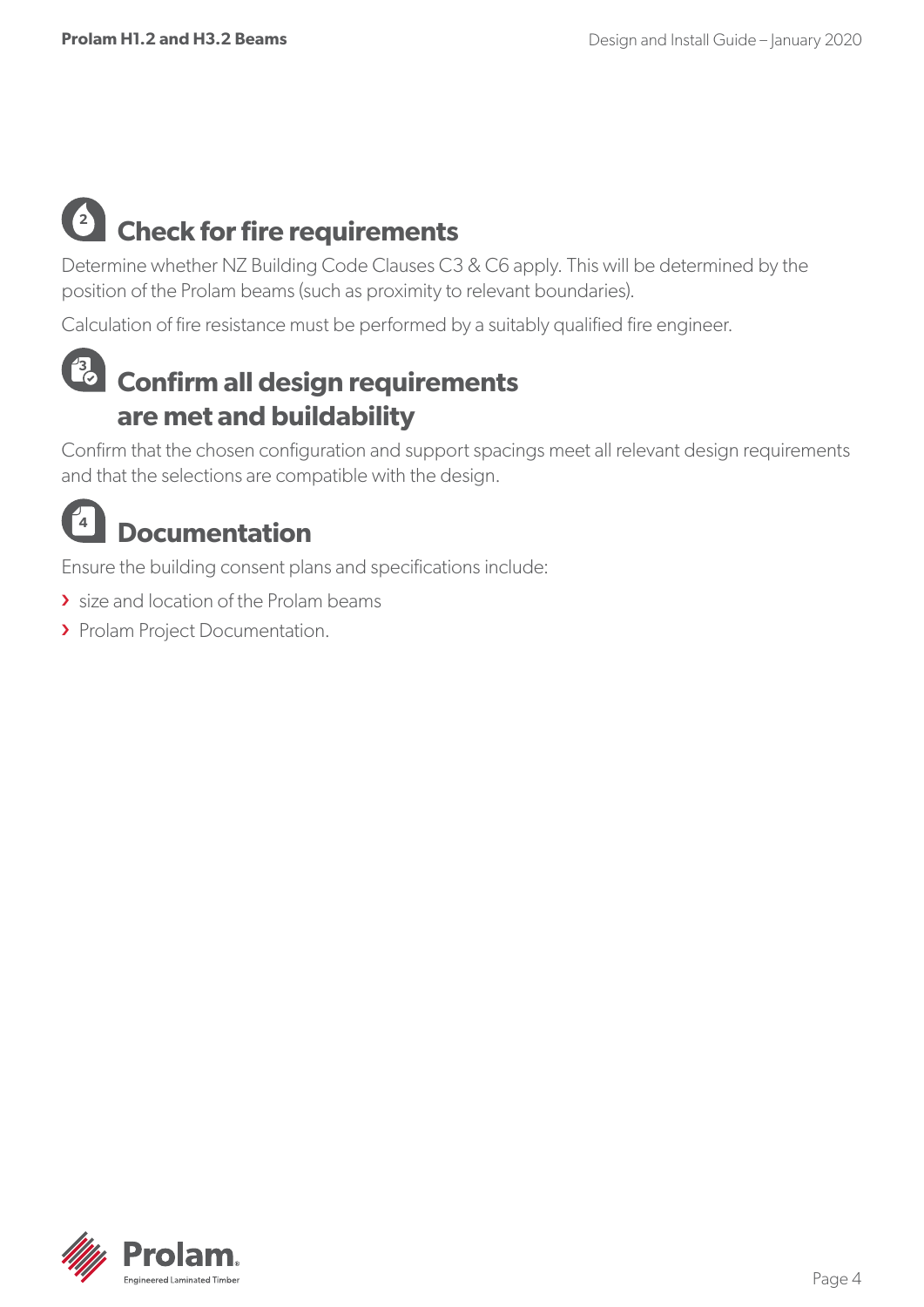# <span id="page-6-0"></span>**CONSTRUCTION**

### **Pre-installation**

### **Health and Safety**

Take all necessary steps to ensure your safety and the safety of others:

- › ensure adequate ventilation or mechanical dust extraction when cutting or drilling
- **>** ensure the timber is well supported when cutting and nailing
- › use appropriate safety equipment, clothing and footwear
- › use all tools in accordance with relevant instruction manuals
- › plan and monitor a safe approach for working at height, select and use the right equipment
- I clear the work area of any obstructions before work starts
- > treated wood offcuts should be disposed to landfill.

For further information refer to:

- › WorkSafe July 2018. Small Construction Sites, The Absolutely Essential Health and Safety Toolkit.
- › WorkSafe December 2016. Health and Safety at Work, Quick Reference Guide.

These documents are available at **WWW.WORKSAFE.GOVT.NZ**

# **Handling and Storage**

#### **Delivery**

Care must be taken during loading, unloading, and transporting, in the yard and on-site to protect the Prolam beams from pre-installation damage.

#### **Storage**

Store Prolam beams flat on a hard, dry surface, laid flat on bearers which extend across the full width of the member. Beams stored near the ground will absorb moisture. To prevent this, place a layer of plastic underneath the bearers. Do not expose Prolam beams to rapid change in moisture or temperature, such as may occur from heating units.

When storage inside is not possible, remove any wrap, place timber fillets between the beams, then re-wrap or cover with a waterproof cover.

# **Moisture effects on Prolam Beams**

Prolam Beams are manufactured from NZ-grown Radiata Pine and Douglas Fir (Oregon), both of which have a durability rating of class 4.

All faces of beams should be with protected with a moisture resistant coating if the beams are to remain exposed for more than 5 weeks<sup>1</sup>. Cover the construction area where possible.

Wetting during construction may lead to temporary elevated moisture content and dimensional changes. Once covered, Prowood Beams will ultimately dry and re-equilibrate to the ambient humidity conditions, but some expansion or swelling may remain after drying.

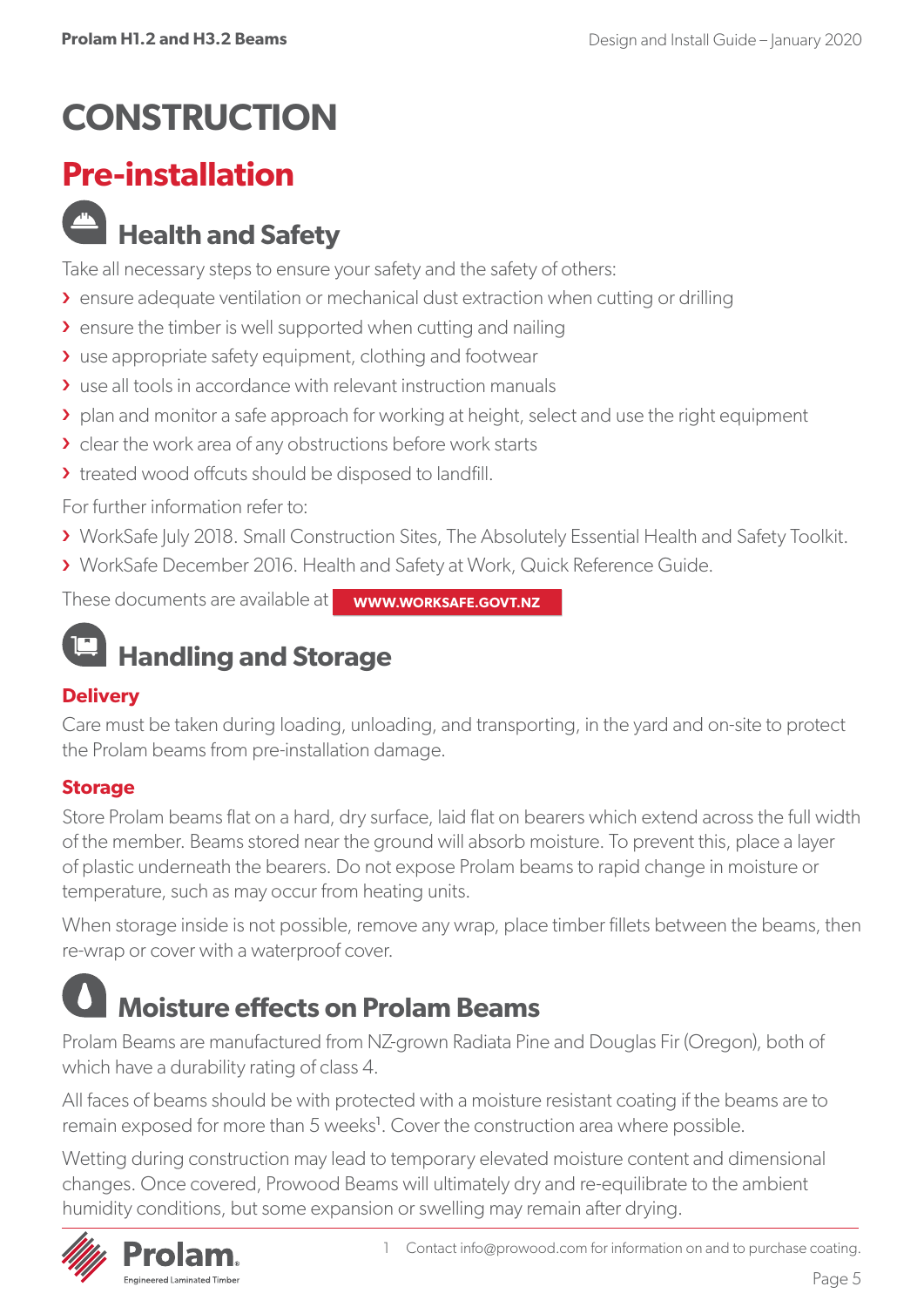### <span id="page-7-0"></span>**Installation**

### **Key documents**

Refer to building consent documentation for details (structural and architectural), spacing set out, connection, and fastener types for beam to post connections and beam to building structure.

Where specific assemblies are not contained in the consent documentation refer to:

- › engineering (specific design)
- **I** information from supplier of structural bracket.
- › Prowood technical resources
	- the Prolam Project Documentation
	- this document.

### **Installation requirements**

#### **Tools**

Prolam beams may be installed using standard carpentry equipment and tools. Ensure all tools are sharp, used in accordance with good trade practice, and the supplier's specifications.

#### **Cuts, holes and penetrations**

Where possible, make all appropriate cuts, holes and preparations at ground level prior to installing the beam in its final position.

Cutting of Prolam Beam would is typically carried out to accept a vertical or sloping structural member. The saw cuts must be accurate and true. Line of horizontal level is critical.

Prime saw cuts, notching, and drilled holes exposing timber must be primed, where exposed prior to assembly.

Coat structural brackets, bolts and washers (stainless steel or galvanised) should be coated with a protective grease (non-petroleum) where the fixing is in contact with the Prolam beam. This reduces metal corrosion and to enable, ease of future replacement.

#### **Position beams**

Ensure support members have been installed correctly. Smaller beams maybe manhandled into position. Large beams will require mechanical lifting. Where a hiab or crane is used, woven strops with a spreader bar is recommended to minimise risk of damage to the beam.

#### **Fix beams**

Fixings are to be in accordance with Building Consent plans and specifications, Prolam Project Documentation or specific engineering design documentation, as applicable.

Where NZS 3604:2011 applies, refer to table 8.19 (based on the uplift requirements of table 8.14) for the mechanical fixing of Prolam Beam to wall or posts supports .

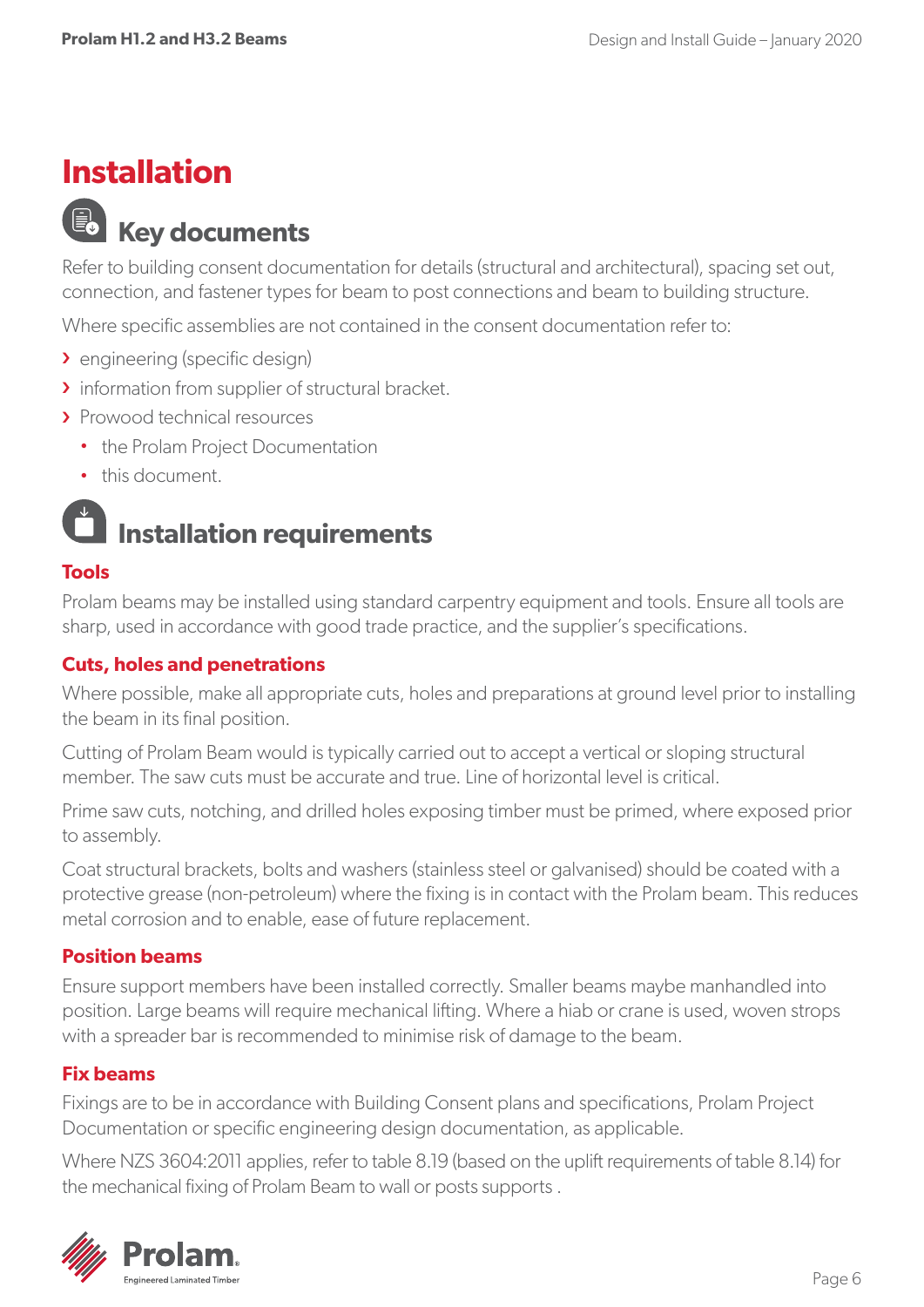<span id="page-8-0"></span>Where specific engineering applies refer to the applicable documentation.

When installing proprietary structural fixings, follow all the requirements of the manufacturer's technical literature.

#### E **Finish beams**

To finish, the beams may be left unfinished or sealed, painted, stained or lined.

Fill and sand any damage e.g., depressions, temporary fixing holes or unintended transport damage. Where unsightly holes or large imperfections exist insert a timber plug using a glue with exterior timber qualities. Sand back until surface is smooth and free from dirt and dust.

Apply primer or clear sealer to any areas where the surface coat has been damaged. If the beams have been coated with a factory applied product, contact Prolam for product details.

If damage has resulted in delamination or the structural adequacy cannot be assured, contact Prolam for a replacement beam.

In applications where the Prolam beams may be exposed to moisture, all exposed surfaces, cut ends and joints must be sealed with a good quality stain or alkyd primer and allowed to dry as per manufacturer's instructions.

For paint: apply a single enamel undercoat and then apply two full topcoats compatible with the undercoat. Painting is to be carried out in accordance with best practice: 1 x undercoat and 2 x topcoats to achieve a total DFT (dry film thickness) of 80 microns, (comprised of undercoat DFT 30 microns, top-coat DFT 25 microns/coat).

For stain: apply three coats of premium oil-based stain, to all exposed surfaces including cut ends and joints. CD50X or Dryden's Penetrating wood oil are recommended oils.

Where the beam is to be enclosed or lined establish that the EMC is 18 % or lower.

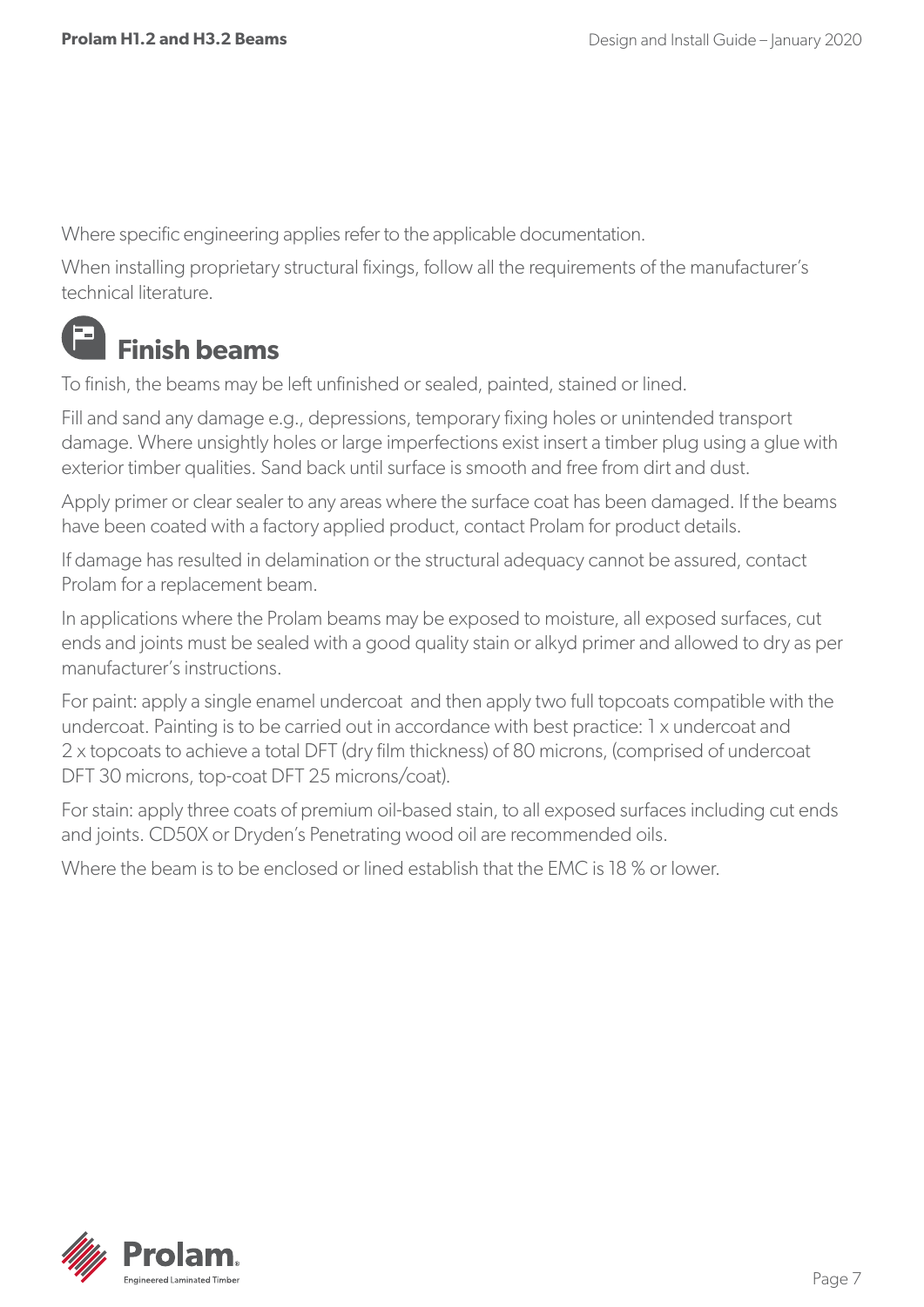# <span id="page-9-0"></span>**APPENDIX A**

### **Prolam beams specifications**

#### **Dry use**

|                  | <b>Characteristic strength MPa</b> |                                        |    | <b>Elastic moduli MPa</b>                                                                 |                          |                                            |
|------------------|------------------------------------|----------------------------------------|----|-------------------------------------------------------------------------------------------|--------------------------|--------------------------------------------|
| <b>PL</b> Grade  | <b>Bending</b>                     | <b>Tension</b><br>parallel to<br>grade |    | Shear in beam Compression Short modulus Short duration<br>parallel to grain of elasticity | parallel to end<br>grain | modulus of<br>rigidity for<br><b>beams</b> |
| PL <sub>12</sub> | 25                                 | 125                                    | 3/ | 29                                                                                        | 11500                    |                                            |
| PI8              | ΙO                                 | $\vert$ ()                             | マラ | 24                                                                                        | 8000                     |                                            |

#### **Wet use**

|                 | <b>Characteristic strength MPa</b> |                                        |                                  | Elastic moduli MPa              |                                                  |                                                                     |
|-----------------|------------------------------------|----------------------------------------|----------------------------------|---------------------------------|--------------------------------------------------|---------------------------------------------------------------------|
| <b>PL</b> Grade | <b>Bending</b>                     | <b>Tension</b><br>parallel to<br>grade | <b>Shear in beam Compression</b> | parallel to grain of elasticity | <b>Short modulus</b><br>parallel to end<br>grain | <b>Short duration</b><br>modulus of<br>rigidity for<br><b>beams</b> |
| <b>PL12</b>     | 2Ο                                 | 10                                     | 2.5                              | 232                             | 9200                                             | 61()                                                                |
| PI8             | 15 2                               |                                        | 25                               | 19 2                            | 6400                                             |                                                                     |

For compression perpendicular to the grain, use 8.9 mPa dry and 5.3 mPa wet as per NZS 3603:1993 for radiata pine and Douglas fir for all PL grades.

Tables based on PL8 grade. Higher grades will give greater span and load carrying capacity than PL8 for the same section size.

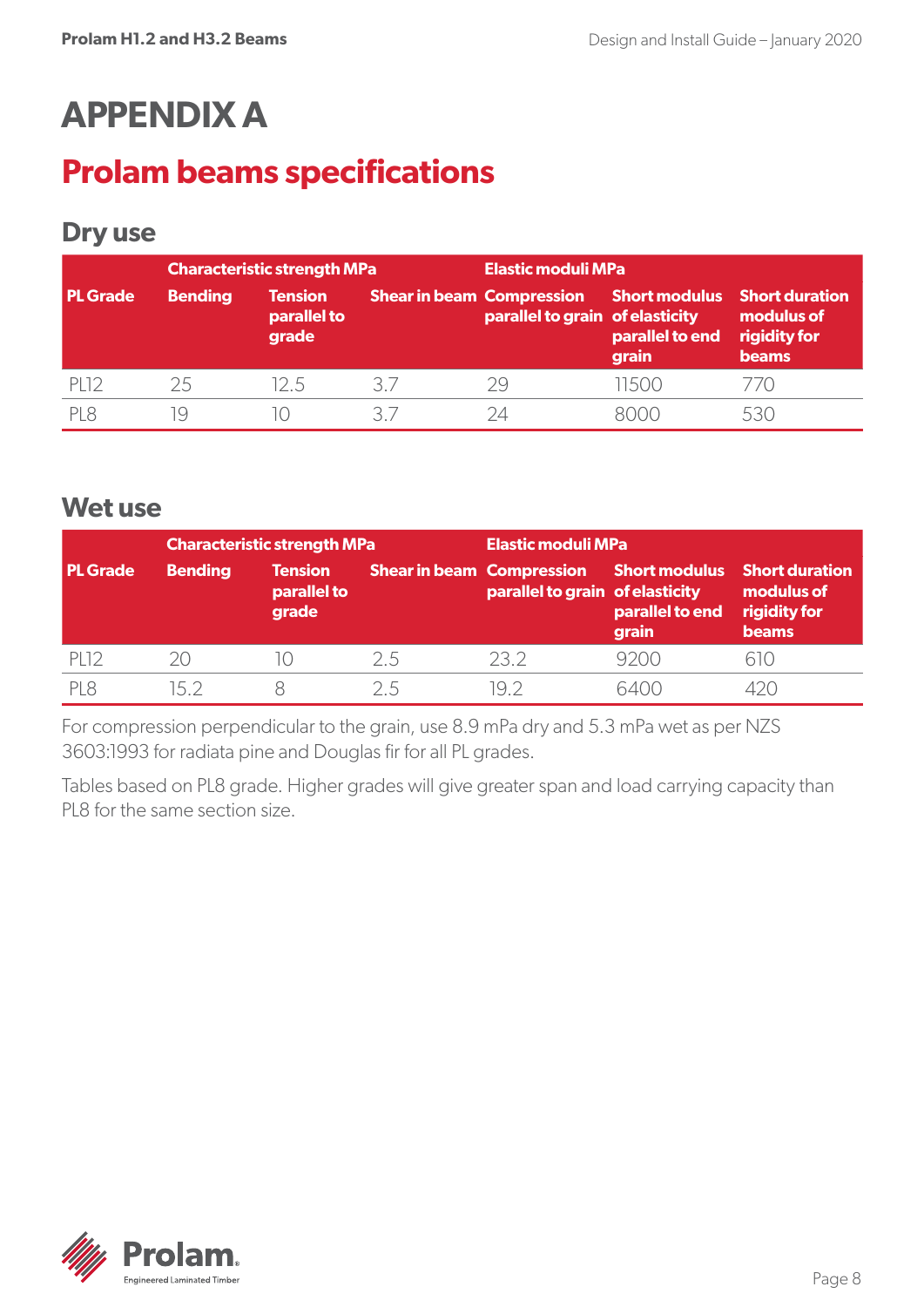# <span id="page-10-0"></span>**APPENDIX B**

### **Details**

### **Fixings**





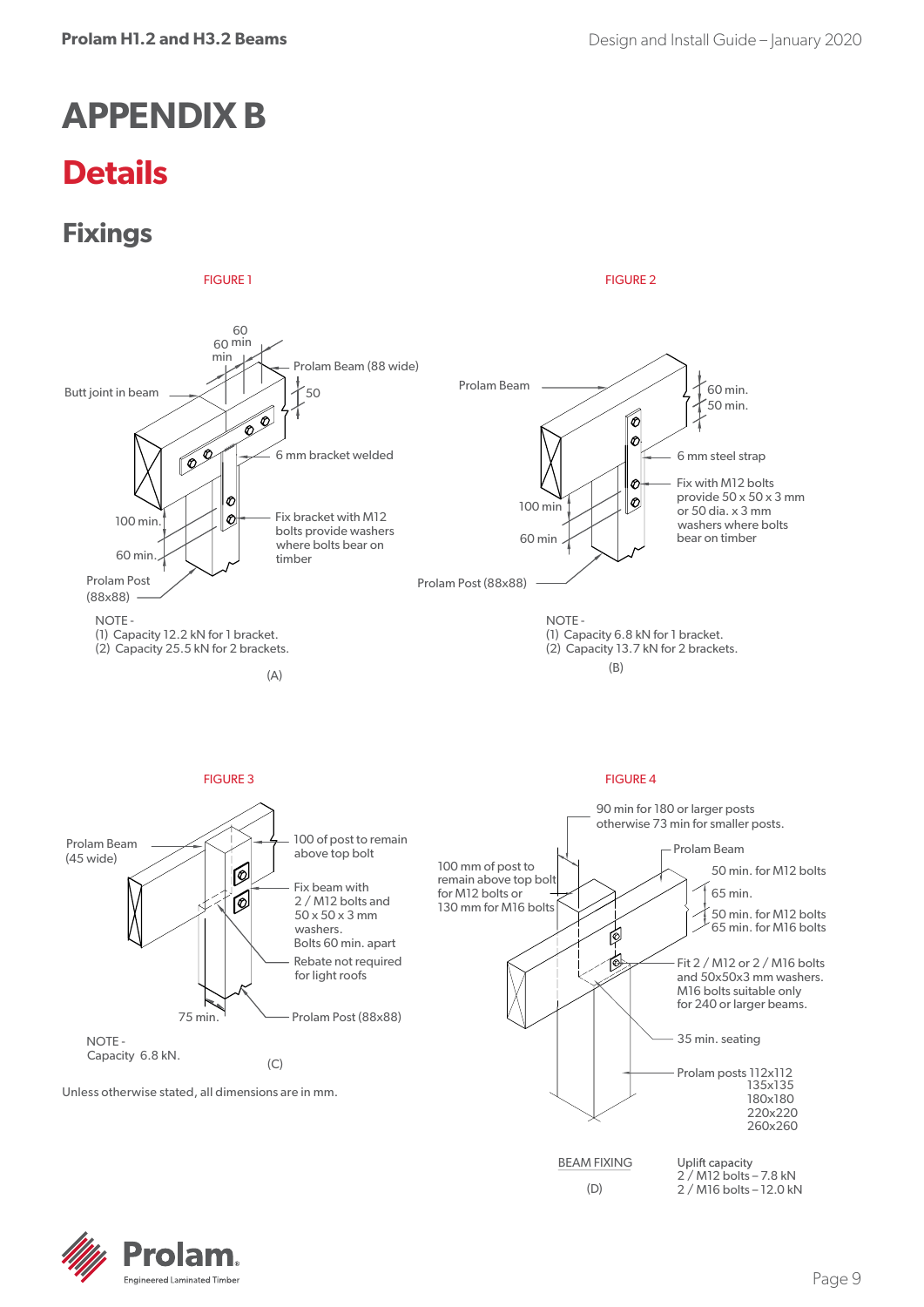

#### FIGURE 7



SCARF JOINT FOR 190 BEAMS SCARF JOINT FOR 190 BEAMS SCARF JOINT FOR 240 OR LARGER BEAMS SCARF JOINT FOR 240 OR



SCARF JOINT FOR 190 BEAMS SCARF JOINT FOR 240 OR LARGER BEAMS

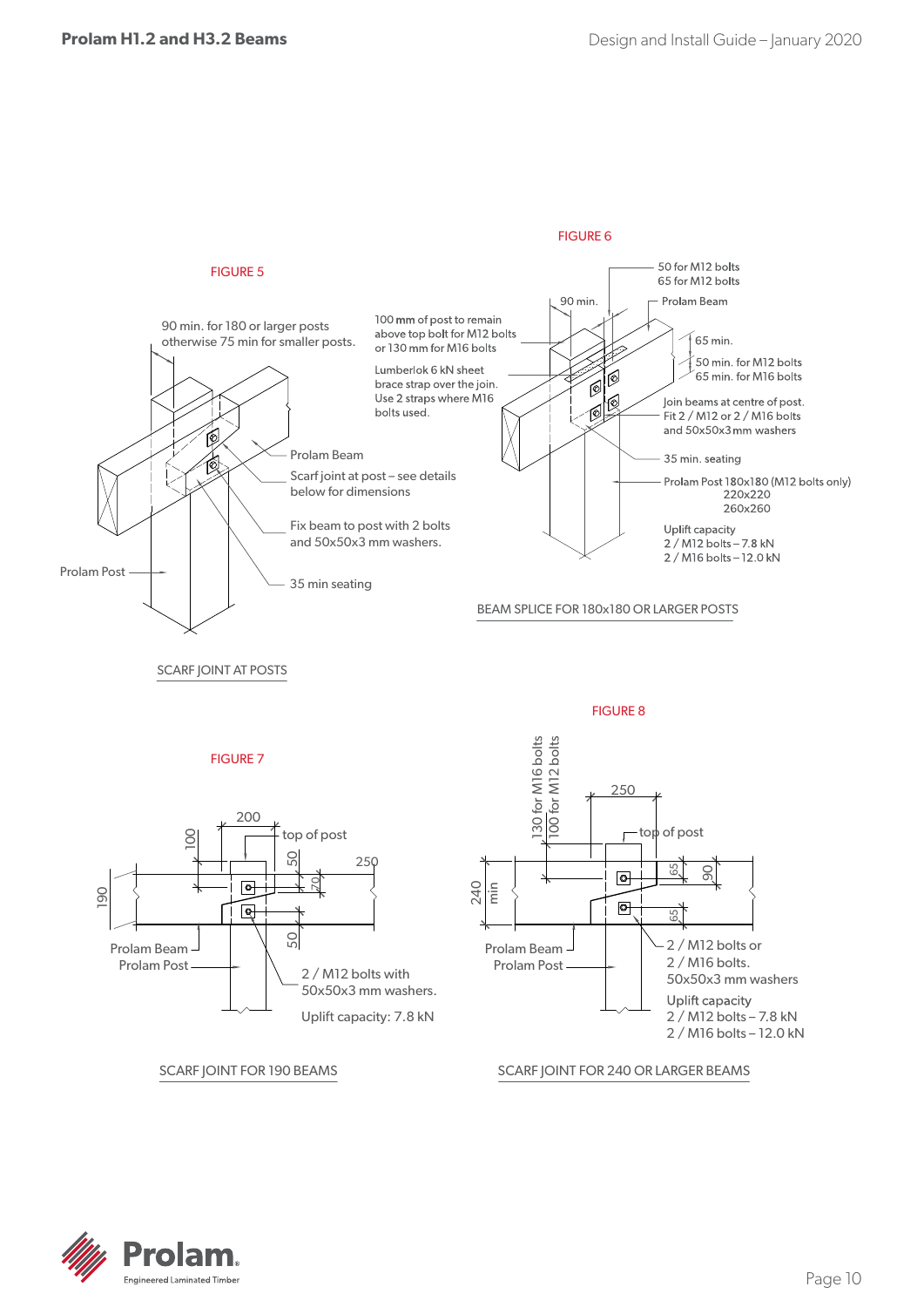### <span id="page-12-0"></span>**Penetrations through laminated timber**



| <b>Circular Holes are only Permitted</b> |                      |                        |  |
|------------------------------------------|----------------------|------------------------|--|
| <b>Joist Depth</b><br>D                  | Max Hole Dia.<br>(d) | Min. Edge Dist.<br>(t) |  |
| 140                                      | 40                   | 45                     |  |
| 190                                      | 50                   | 65                     |  |
| 240                                      | 70                   | 80                     |  |
| 290                                      | 90                   | 95                     |  |
| 315                                      | 100                  | 100                    |  |
| 360                                      | 120                  | 110                    |  |
| 405                                      | 135                  | 120                    |  |

No holes in cantilever joist